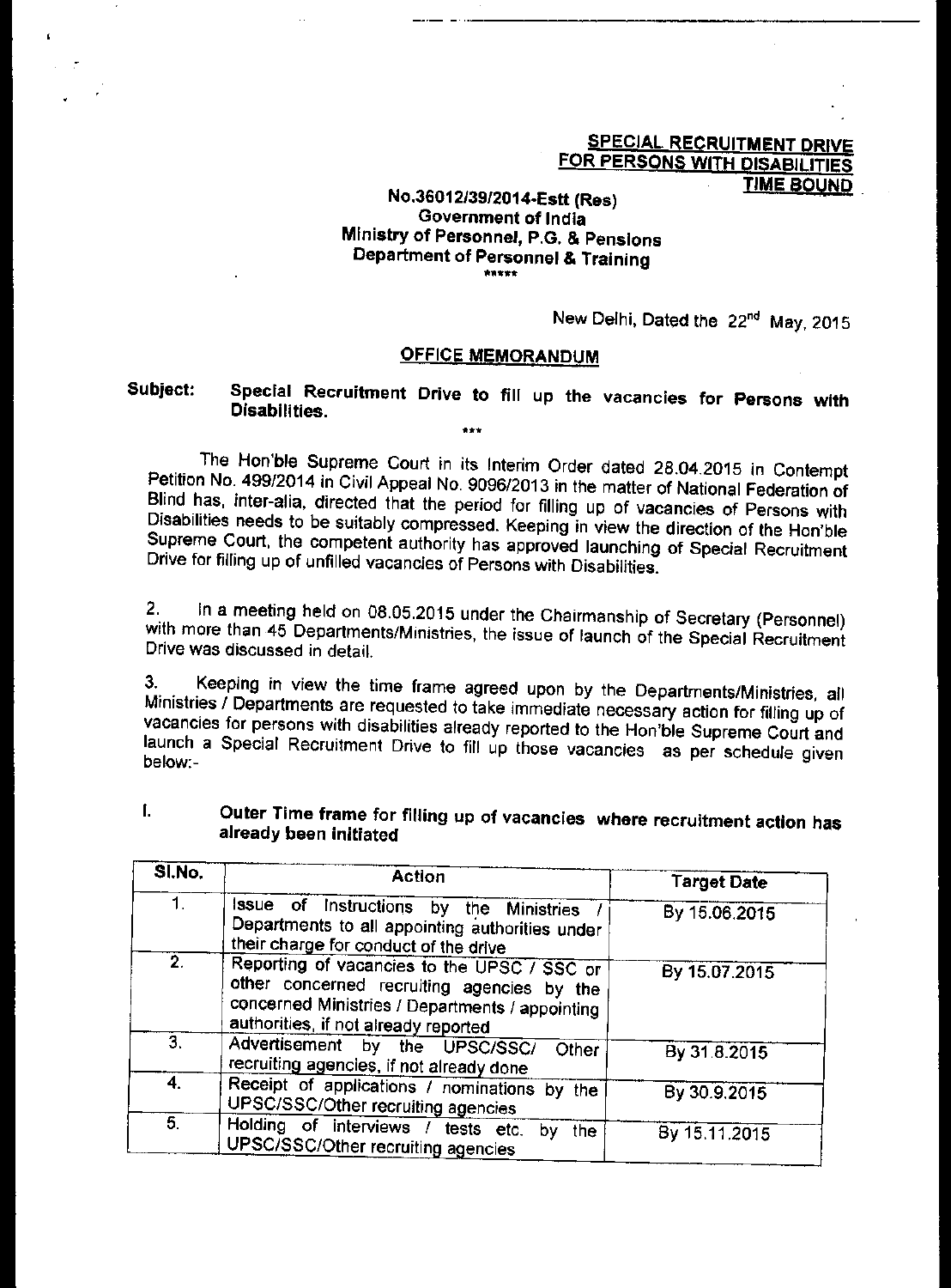| 6. | Information about the selected candidates by  <br>the UPSC/SSC/Other Recruiting Agencies to<br>the concerned Ministry/Department/Office | By 30.11.2015 |
|----|-----------------------------------------------------------------------------------------------------------------------------------------|---------------|
| 8. | Issue of offers of appointment to the selected<br>candidates                                                                            | By 31.12.2015 |

 $\epsilon$ 

Î,

#### **Outer Time frame for filling up of vacancies where recruitment action is yet**  Ⅱ. **to be initiated**

| SI.No. | <b>Action</b>                                                                                                                                            | <b>Target Date</b> |
|--------|----------------------------------------------------------------------------------------------------------------------------------------------------------|--------------------|
| 1.     | Issue of Instructions by the Ministries<br>Departments to all appointing authorities under<br>their charge for conduct of the drive                      | By 01.07.2015      |
| 2.     | Reporting of vacancies to the UPSC / SSC or<br>other concerned recruiting agencies by the<br>concerned Ministries /Departments/appointing<br>authorities | By 30.07.2015      |
| 3.     | UPSC/SSC/<br>the<br>Advertisement by<br>Other<br>recruiting agencies                                                                                     | By 30.9.2015       |
| 4.     | Receipt of applications / nominations<br>by the<br>UPSC/SSC/Other recruiting agencies                                                                    | By 20.11.2015      |
| 5.     | Holding of interviews / tests etc.<br>the<br>bγ<br>UPSC/SSC/Other recruiting agencies                                                                    | By 20.12.2015      |
| 6.     | Information about the selected candidates by the<br>UPSC/SSC/Other Recruiting Agencies to the<br>concerned Ministry/Department/Office                    | By 1.1.2016        |
| 7.     | Issue of offers of appointment to the selected<br>candidates                                                                                             | By 1.2.2016        |

4. All the Ministries / Departments, attached, subordinate offices, Central Public Sector Undertakings and autonomous bodies are requested to take action as per schedule given in preceding paragraphs of this Office Memorandum. They are also requested to collect information from all the appointing authorities under them and send the reports to this Department, as per the prescribed proforma attached with this Office Memorandum.

5. The attached offices, subordinate offices, Central Public Sector Undertakings and autonomous bodies will send their reports to the concerned administrative Ministry, who will ensure compilation of the same and thereafter send a consolidated report to the Department of Personnel and Training.

 $.3/-$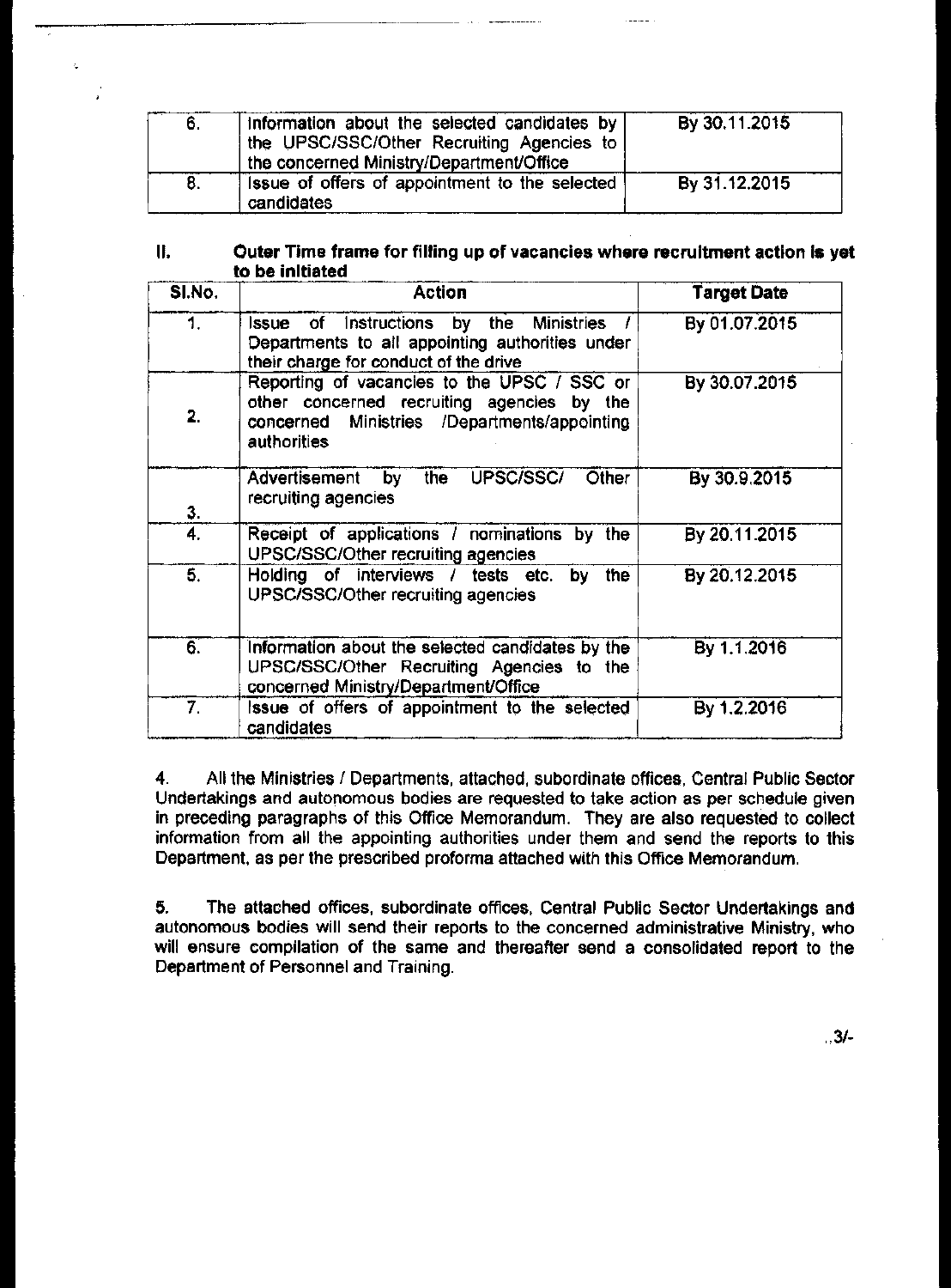6. Hindi Version will follow.

G dividen

(G.Srinivasan) Deputy Secretary to the Govt. of India Tel.No.23093074

To

- 1. All Ministries / Departments of Govt. of India
- 2. Department of Financial Services with respect to the Nationalised Banks, Financial Institutions and Insurance Companies.
- 3. Department of Public Enterprises, with respect to the Central Public Sector Undertakings
- 4. Railway Board
- 5, Union Public Service Commission /Staff Selection Commission / Council of Scientific and Industrial Research / Lok Sabha Secretariat / Rajya Sabha Secretariat / Cabinet Secretariat / NITI Aayog
- 6. Office of the Comptroller & Auditor General of India, 10, Bahadur Shah Zafar Marg, New Delhi.
- 7. Chief Commissioner for persons with Disabilities, Sarojini House, 6, Bhagwan Das Road, New Delhi-110 001.

Copy for information to:

- (i) PS to MOS (PP)
- (ii) PSO to Secretary (Personnel)
- $(iii)$  PS to JS  $(AT&A)$

**Copy to : Director, NIC, DoPT with the request to place this OM for general**  -information of all concerned in the website of this Department.